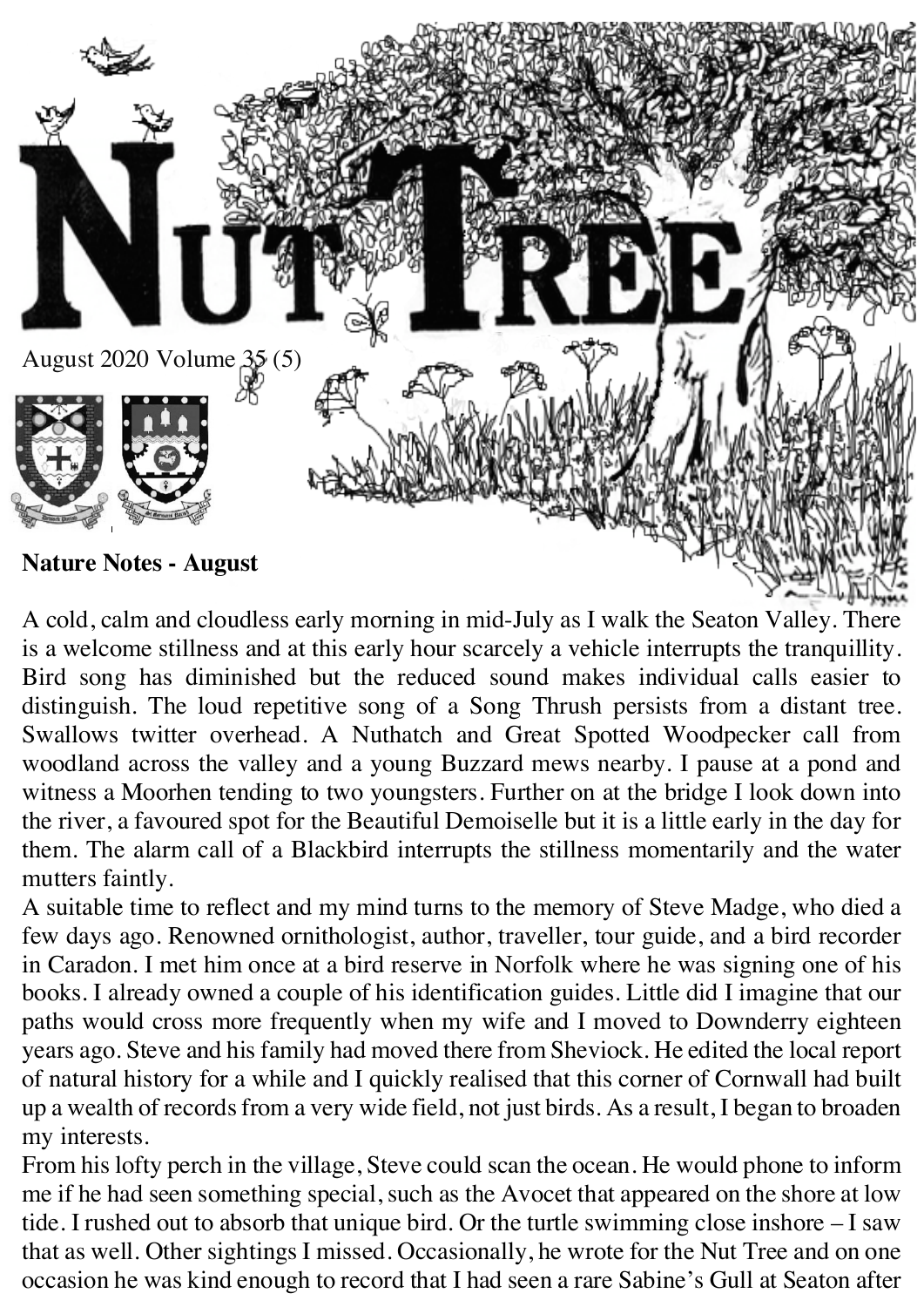stormy weather, but he had missed it. He was the source of so much knowledge and as a newcomer I learnt a lot. In his home I would admire the variety of titles in his bookcase that appeared to encompass the whole world. More recently, after the move to Freathy, he was going through old records from his birding exploits in Afghanistan and I listened avidly knowing that it was impossible to replicate those experiences today. Despite his illness, he was still producing some enviable records, continuing his research and fulfilling daring goals, even abroad. One experience sums up his tenacity – the trip to Rwanda where, with the help of porters, he successfully encountered gorillas.

I retrace my steps and pause at the pond again. Suddenly a bird rises rapidly into the air from the edge of the water, calling excitedly. It's a Green Sandpiper, quickly followed by another. These are early autumn migrants, probably from their breeding grounds in Scandinavia. Further on an unfamiliar sound overhead makes me look up and I see a small flock of Crossbills. Rare encounters here, something Steve would have enjoyed.  *Alan Payne*

# **Deviock Parish Council - Statement on public toilet provision (as at 15/7/2020)**

We are continuing to work to open the toilets as soon as possible, whilst putting in measures to ensure the safety of our staff and vulnerable community. We have been let down by contract cleaners, that has sadly delayed reopening as we had hoped there would be a phased facility from last weekend. We have assessed and mitigated risk of legionnaires and have been actively ensuring signage, sanitiser and PPE plus appropriate training in place for our cleaning staff. We have been doing this at a time when many other parish and town councils are facing the same necessary provisions and therefore there has been further delay in terms of ensuring these are all in place. We will start our phased reopening as soon as we possibly can, as has been our intention since the Government started to ease lockdown restrictions.

There are many other places that are facing similar challenges. There are many parish run toilets in Cornwall that have remained closed, and indeed some that have reopened to then shut again. Clean Cornwall has been running a campaign to suggest visitors should ensure facilities are open before travelling too far from home. This campaign has NOT been based on experiences in our parish alone!

Your Parish Council are representatives of the parish, either elected or co opted, who are not paid for the work we do. We have been working hard to ensure the parish is as protected as possible during an unprecedented global pandemic. It really isn't helpful and indeed very hurtful when we receive so much criticism, some of which has been very personal, for delays that have been unavoidable. The suggestion that we have been choosing to keep the toilets shut is simply not true.

We, like you, really hope to see phased reopening very soon but the exact timescale is not just in our hands. *Deviock Parish Council*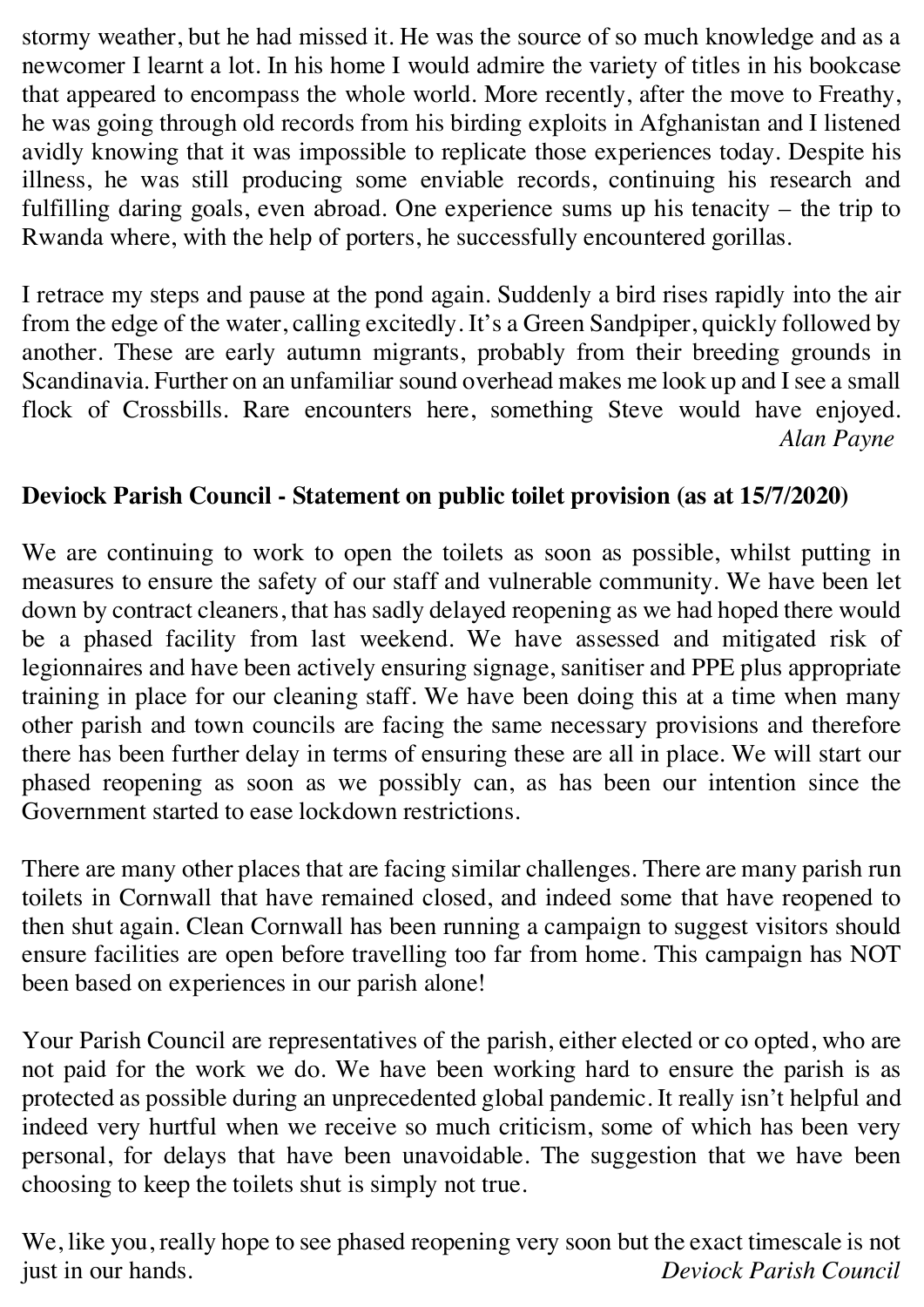## **Deviock Parish Council**

There will be no Full Council Meeting in August, but there will be a virtual Planning Committee Meeting on 20<sup>th</sup> August (if needed). See the parish website for details and Agenda prior to the meeting. As the Deviock Parish Office is remaining closed until further notice, please contact the Clerk via email if you have an enquiry (clerk.deviockpc@btinternet.com, Mon-Fri). See also the website at: www.deviockparish.org.uk (where Agendas and Minutes are available).

*Karen Pugh (Clerk)*

### **Deviock Parish Council Loan Fund**

The Council provides interest-free loans (up to £1,000) to local organisations for specific projects (subject to terms and conditions). Please contact the Clerk or one of the Councillors if your organisation thinks it could benefit from this service.

### **St Germans Parish Council**

As I write this, we are trying to understand the conflicting guidance on opening the playpark in St Germans. Hopefully it will be open before you read this. If we have opened it will, of course, have to remain under review.

As for Tideford, the situation is more complex as we need to renew the lease before we spend money on it as it is deteriorating to a high-risk level. This process is slow as the lease was not correctly registered.

Prior to Covid 19, the traffic speed in St Germans had been monitored. This should have helped in progress to a 20mph speed limit for all of the village however the traffic was in some cases exceeding 40mph by the Village Hall, therefore we need a different approach.

Traffic calming will probably need to be considered in some areas; this will need a feasibility study to include these ideas and parking rules to achieve the best traffic flow and safety for us all.

We have already put in a bid for finance to pay Cornwall Highways to find solutions then we can consult on this. I know that as traffic increases this will become a problem again as the peace and calm are replaced with the new normal. I am sorry that this is a slow process made even slower by the lockdown.

As we come out of this there may be local clubs that might be finding things tough at the moment. In some circumstances, your parish council may be able to assist. If you think you are going to be one of these [or 'in need of assistance or support') please let us know how we can help. Write to or email the Clerk or use the website at www.stgermansparishcouncil.gov.uk. Keep Safe.

*St Germans Parish Council*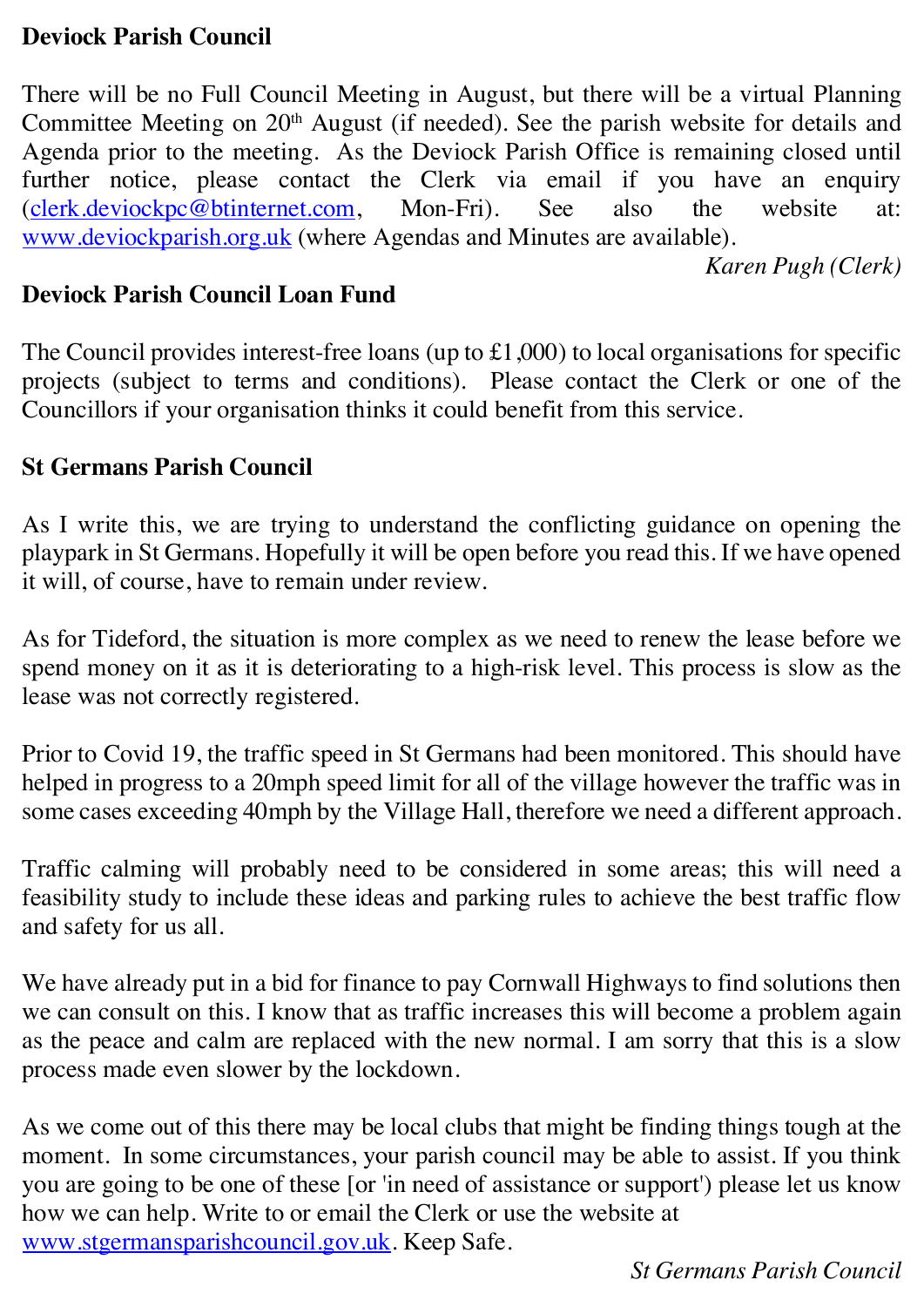# **News from County Hall - Richard Pugh**



South West Water have for the last six months been working on the sewerage system in Seaton. Covid 19 restrictions have slowed down the work but under the circumstances South West Water have done a great job. I thought I would give everybody a brief description of what has been achieved. A buried manhole in the car park next to the café was raised to the surface to enable proper cleansing where debris is dragged with the flow. SWW then completed extensive sewer

cleansing in the area where copious amounts of silt/stone/sand and fat were removed from the network as part of the on-going issue with the spilling manhole next to the carpark. The cleansing costs were very expensive but in excess of 2 tonnes of debris were removed. This action should now allow free discharge to the surcharging section of the network as the build up of grit, sand and fat were likely to be the cause of the hydraulic restriction. To keep on top of any build up a 90 day planned cleansing program has been set up to keep the sewers free flowing.

The pumping station has received a cleanse along with a performance check. Further CCTV will be able to observe the condition of the lines and tests have been done in Downderry. I hope after all this work the drains will not spill over during the winter.

By the time you read this our libraries will have been open for about 3 weeks. Unfortunately, library users will not be able go in and browse the shelves but they can order books by browsing on line then go to their nominated library to collect their choices from the lobby or entrance. Books you may have been looking after for many weeks can also be returned. There will be no fines charged on late returns until 30<sup>th</sup> September 2020. Returned books will be quarantined for a period to ensure they are safe to touch and the borrowing and return protocols will mean safe hand contact between staff and customers.

If I can help anybody with Cornwall Council issues please contact me on 01503 220768 or richard.pugh@cornwallcouncillors.org.uk

## **News from the churches.**

Our churches can now re-open for worship. Of course we have lots of regulations to go through to maintain the government's health and safety rules, like social distancing, hand hygiene, only using wipe clean laminated service sheets and leaving 72 hours in between visits or services in the buildings.

We have also changed the time and frequency of services so that the people taking the services do not have to move from one church to another therefore cutting down on cross contamination.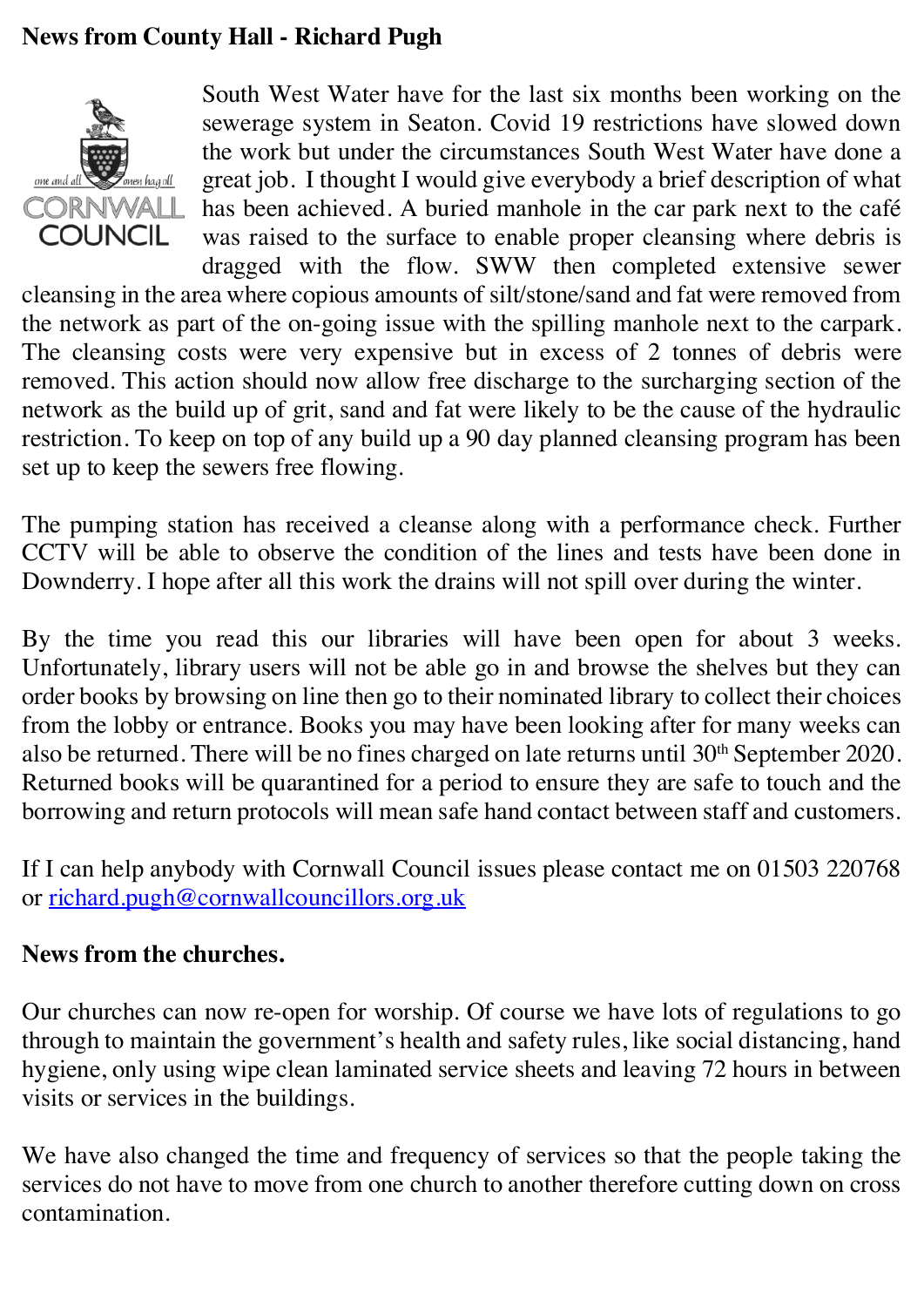All Sunday morning services are at 10.00am.

1<sup>st</sup> and 3<sup>rd</sup> Sunday of month St Nicolas Downderry 2<sup>nd</sup> and 4<sup>th</sup> Sunday of month St Germans Every Tuesday morning at St Lukes Tideford

Our online zoom services will continue. We have daily prayer services and a weekly Sunday evening get together at 7.00pm. If you are interested in joining in please let me know and I can put you on the list to receive the link (parker 30@hotmail.com).

As a church we are always happy to prayer for needs within the community, and we are praying every day for the shops, businesses, pubs, halls, organisations and schools in the area. If you have a specific need please let us know and we will try to help.

Until we can meet again – may God's blessing be with you.

*Rev Canon Lynn Parker*

# **Editorial**

Uncertain circumstances, forcing extended restrictions of routines and lifestyle, test the nerves and patience and cause fractious spats within even the strongest communities and households. Small irritations can ignite disproportionate rifts between the best of friends. It is always worth reminding ourselves that those with responsibility for making decisions, whether they be family or elected representatives and officials, don't usually set out intentionally to inconvenience. Decisions are made on the best information to hand at the time, limited by the available funds and resources and almost always taken with good intent. Policy and plans can be adjusted as new information becomes available. Relationships soured by acrimony, however, can take much longer to heal. As we adjust to 'the new normal', we should perhaps each strive hardest of all to repair the damage arising from those inevitable moments of our own intemperance which our collective incarceration may have fuelled and exaggerated. We'll be taking a break next month so the next Nut Tree will be October's. *Ed*

## **Temporary Mobile Library Timetable.**

You may return books borrowed from any Cornwall library to any other, including the Mobile Library. All subject to change/cancellation in line with government guidance. Call 07967 340910 for more information or email libraries@cornwall.gov.uk. Mobile Library dates are:

| Aug 11th St Germans (Alms Houses) | $09:45 - 10:45$ |                  |
|-----------------------------------|-----------------|------------------|
| Downderry - Inn car park          | $13:55 - 14:55$ | (also 8th Sept)  |
| Aug 25th St Germans (Quay Road).  | $10:15 - 11:10$ | (Also 22nd Sept) |
| Crafthole - Bus Stop.             | $12:10 - 12:50$ |                  |
| Seaton - car park                 | $14:40 - 15:20$ |                  |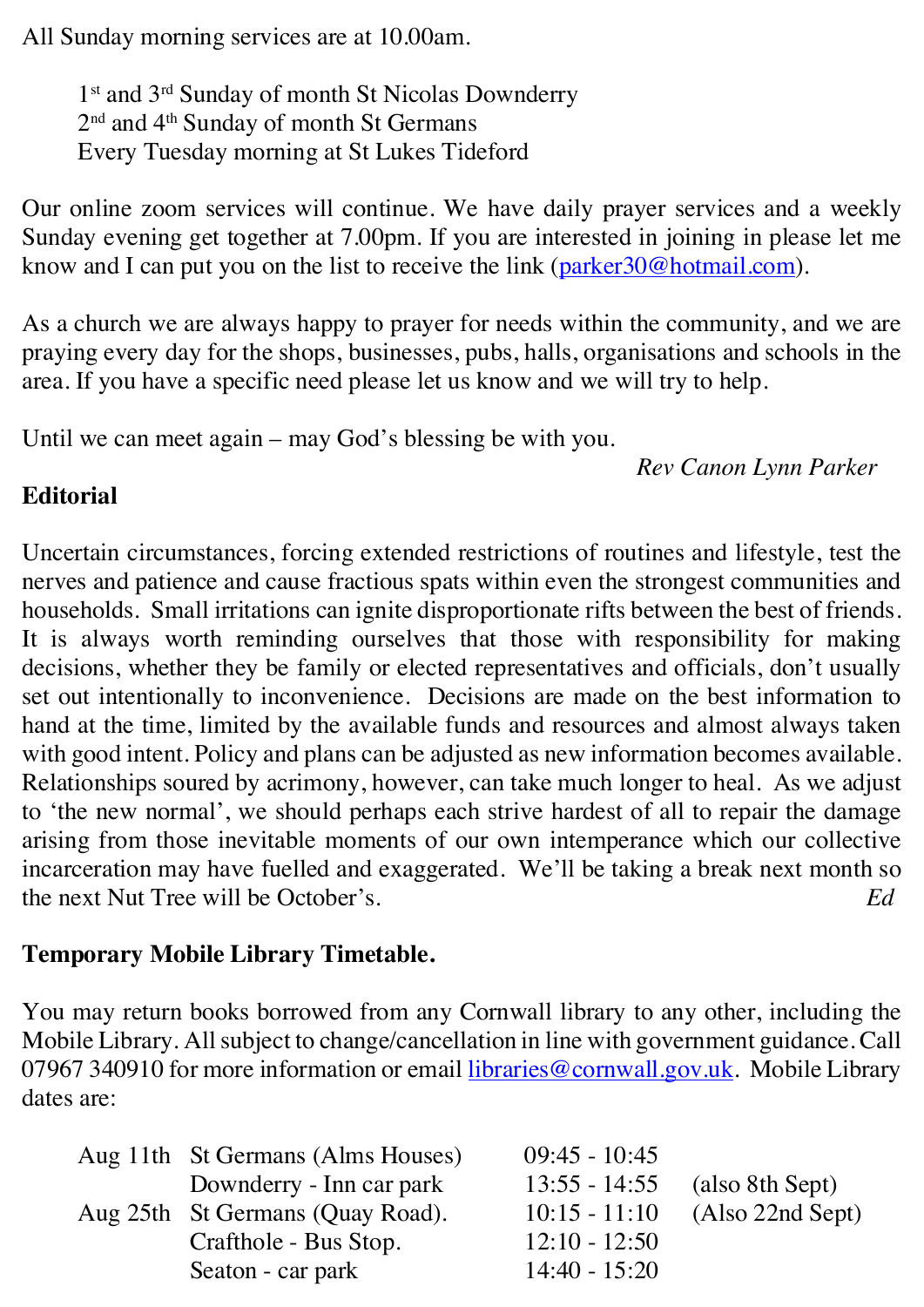## **Downderry and Seaton Residents' Association - DaSRA.**

There will be many residents for whom day-to-day living during the Coronavirus lockdown only became bearable because of the incredible service given by Downderry Stores. Kim, Richard and their team were determined from day one of the Stay at Home directive to look after residents in Downderry and Seaton and we remained their priority throughout. Not only did the Shop supply us with the essentials of life but they home delivered food and medical prescriptions to the most vulnerable in our community. DaSRA was delighted to be the messenger for appreciative residents wanting to publicly record thanks; we organised a Commemorative Plaque with the words *Thank You Downderry Stores, Kim, Richard and all your wonderful team. You are the Hub of our Community. Thank you for all your efforts in keeping us safe and supplied with the*  essentials of life during the Coronavirus lockdown of 2020. From the residents of *Downderry and Seaton.* The Shop served us well and will continue to do so. From 17 July, Downderry Stores has adopted new government guidelines and now serve all customers who respect revised conditions; Wear a Face Mask: Respect social distancing of 2 metres: Only one adult household member at a time; No unaccompanied children. The shop opening hours are: Mon - Sat 8.00am - 6.00pm: Sunday - 9.00am - 1.00pm. A Home Delivery Service will remain available to those in need, so do speak to Kim if you need this service.

Many of you may have seen the lead story in Cornish Times on 17 July, about the Downderry Stores not serving non-locals. We were not going to take lightly such a one sided story from one visiting family, with no reference to the views of local people so DaSRA sent a response to the Cornish Times stressing the extent to which Downderry Stores have considered the safety of residents and staff throughout the pandemic. (full text of response on www.dasra.co.uk /News and facebook)

When we see increased traffic on the roads and more and more people visiting beautiful places like Downderry and Seaton, one could assume that life is getting back to how it was. But we know that we must remain cautious as the threat of Covid-19 has not gone away. We understand that the most vulnerable in our community may still need support if they have no family nearby. Our Good Neighbours' Group of befriending volunteers is still available if needed so if you, or someone you know of, would like some support, do phone DaSRA on 01503 250911 or 01503 250332.

We use our Facebook page (Downderry and Seaton Residents Association) and our website (www.dasra.co.uk) to keep residents aware of issues affecting us all, but there are occasions when it is appropriate to email residents. As you will be aware, emails can only be sent with the permission of recipients so if you are not on our email list, but would like to be, please email us at info@dasra.co.uk.

 *Laura Done, Chair DaSRA*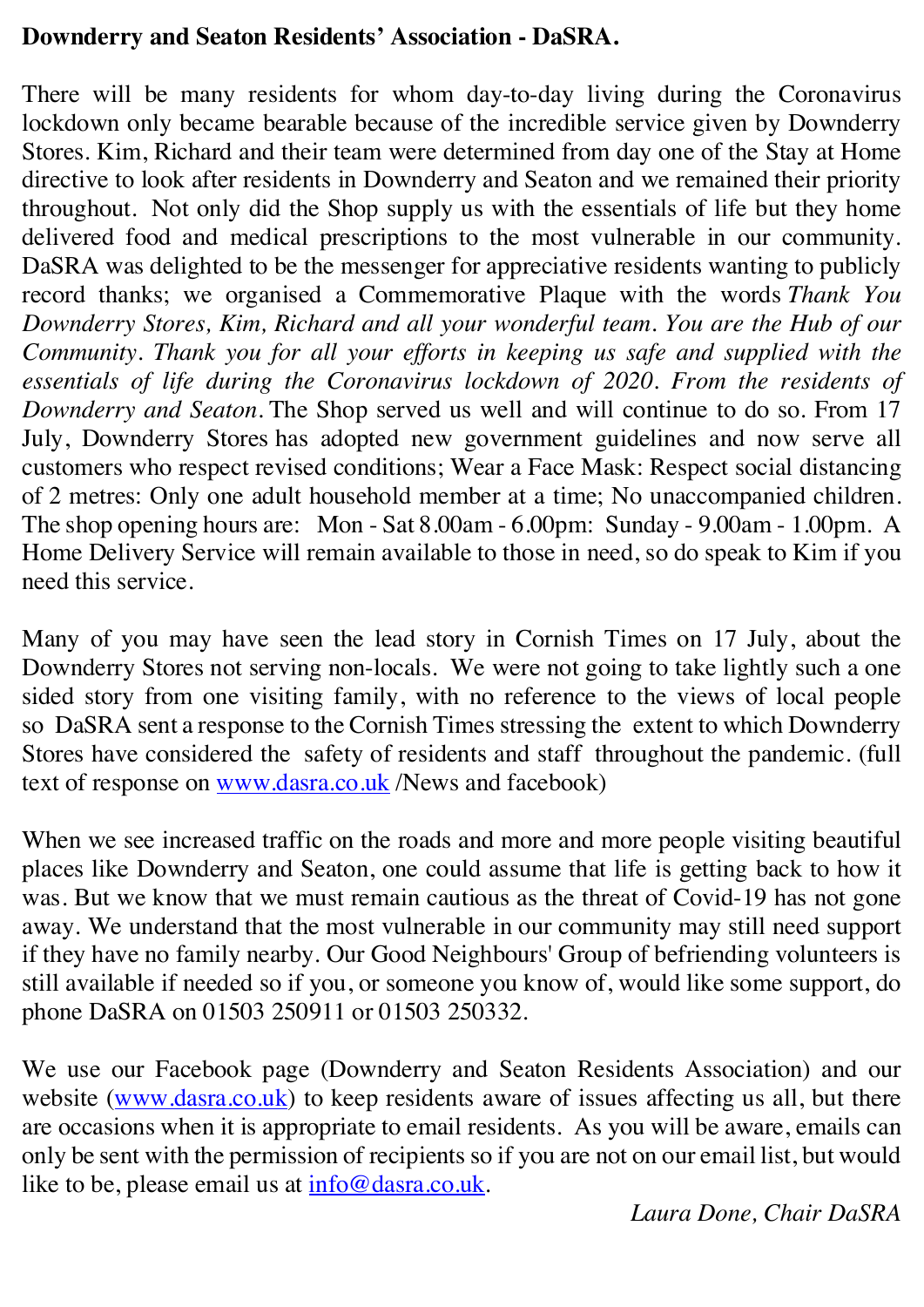### **Hessenford News**

Hello all. Sad as it is to say I'm afraid we're going to have to postpone the Duck Race for the time being, but hopefully it'll take place later in the year. Will keep you informed of further developments re this and the Art & Craft Show/Event.

As some of you will be aware I've posted a picture, on the Hessenford Covid Facebook page, of the bench at the top of the church/graveyard. If anyone can do any sort of repair I am sure the Atkins family would be very grateful. Also the ironwork over the gate to the church/graveyard is in need of some TLC; rubbing down a bit and repainting with Rustoleum or such like. But you need a head for heights! Plus there's some stonework round the wall in the memorial garden that could do with a bit of lime plaster if you happen to be doing a similar project at home and have some to spare.

Sarah & Sarah from The Chapel have offered, with help from other villagers (you may remember when they organised the Children in Need Silent Disco with Tam & Dave) to show an open-air film on the Church/Village Hall grass (or we could maybe put the marquee up). If anyone's interested in attending such an event or helping out please get in touch.

Philip S-T has been very helpful again changing light bulbs in the church, no way am I getting up the ladder! And replacing the 'end' of a gutter on the church roof to stop rainwater cascading down the wall  $\&$  causing damp. Thank you. In my Hello's  $\&$ Goodbyes last month I forgot to include Ben, one of Helen & Ian's three sons, who is living in Church Hill Cottage before probably going to university in September. Please say hello. I'm glad to say that Stan & Brian are improving every day. Maybe Hessenford Honey has been a contributing factor!

Thanks to Mike, Di, Becki & Rachel and their extremely well prepared team, The Copley Arms opened as planned/promised and everyone was well impressed with all the preparations and attention to detail that had been put in place to keep us safe. Congratulations to them all. We also need to continue to thank all our frontline workers who are doing a grand job during this Covid 'crisis'. We certainly wish them well and hope they stay safe & well.

St Anne's is now open for private meditation, you may have heard the bell ringing. (And if things go to plan there may be two bells ringing again!) There's a book to sign for contact details, just in case, but any personal details will be destroyed after 21 days in line with current legislation. Plus there's Hand Gel too. Something to think about in these times and relating to the parable of the sower…..Do we take ourselves & our faith seriously? What kind of soil am I?

If there's anything you think I've left out, please let me know.

 *Fran Moore*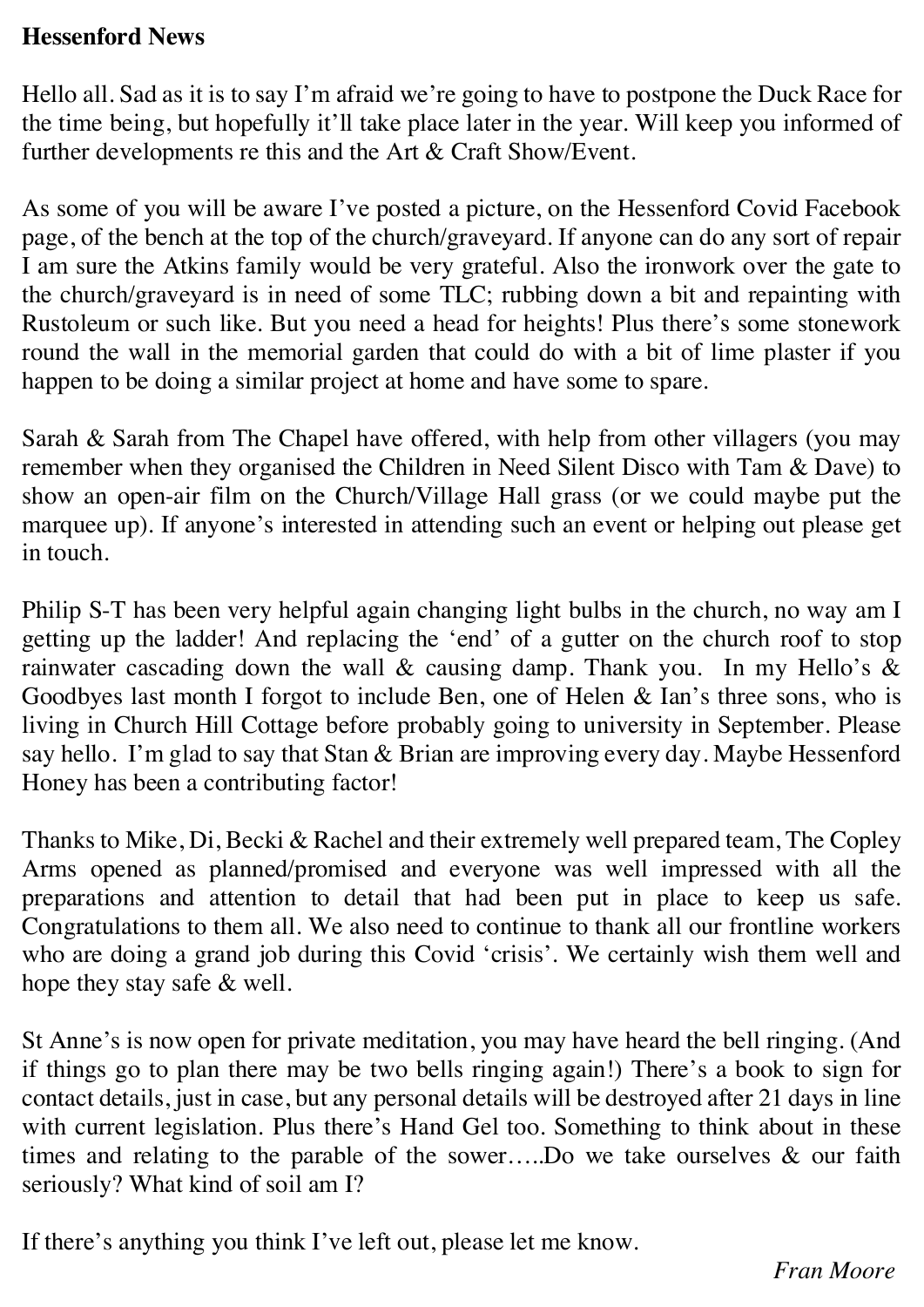# **Downderry and Seaton WI continue to meet using Zoom.**

This month Chris Wiseman visited us to talk about Family History, sharing her forays into this subject and giving us useful research routes that we could use when compiling our own family tree.



The raffle was won by Julie Green and the flower picture competition was won by our Secretary, Martine Gibb.

Our Friday night, "Not in the pub drinks" continues to be popular and another quiz was enjoyed by all present.

As we come out of lockdown, we will continue with Zoom meetings to ensure that everyone feels safe and connected. There is no meeting this month (August) so we look forward to seeing members and potential members at our meeting on 8th September when "The Thrifty, Nifty Twosome" aka Michael Green and Don Pengelly regale us with money saving, simple DIY project we can undertake in the home.

The National Federation of WIs has just released a guidance document regarding resuming meetings in halls. They stress that going back to meetings in halls should not be rushed into and safety of members is paramount.

We welcomed two new potential members and we are hoping that others may find what we are doing interesting. If you want to know more about being a member of the WI in Downderry and Seaton do give me a call on 01503250322. *Maura Swabey*

#### **St Nicolas Church, Downderry - Thank you!**

The folk at St Nicolas Church were delighted that so many members of our wider community joined the initiative to help support needs arising from Covid-19 in our local school. In all we provided food boxes to the school to the value of £1,120. This was made so much easier by our good friends Kim and Richard at Downderry Stores who made up the boxes and added a contribution to each and every box – one more big thank you to them – and to all who contributed so generously.

We still hold a balance and we propose to support the school with around half of that to enable magical and educational books to be purchased to assist children whose educational needs fell behind while the school was closed. The remainder we will hold, earmarked for any second wave of Covid-19 and emerging needs identified by the school community. The school deserves appreciation from us all for their dedication and commitment during the pandemic – in addition to meeting all the ever-changing requirements placed upon them, they have looked at the needs of each individual child and put strategies in place to 'close the gap'.

The willing support of so many people in the community was greatly appreciated by the Head of School – Jake Imrie – and his staff, as well as the St Nics community and the wider Parish of St Germans. Once again, our community has seen a need and responded to it.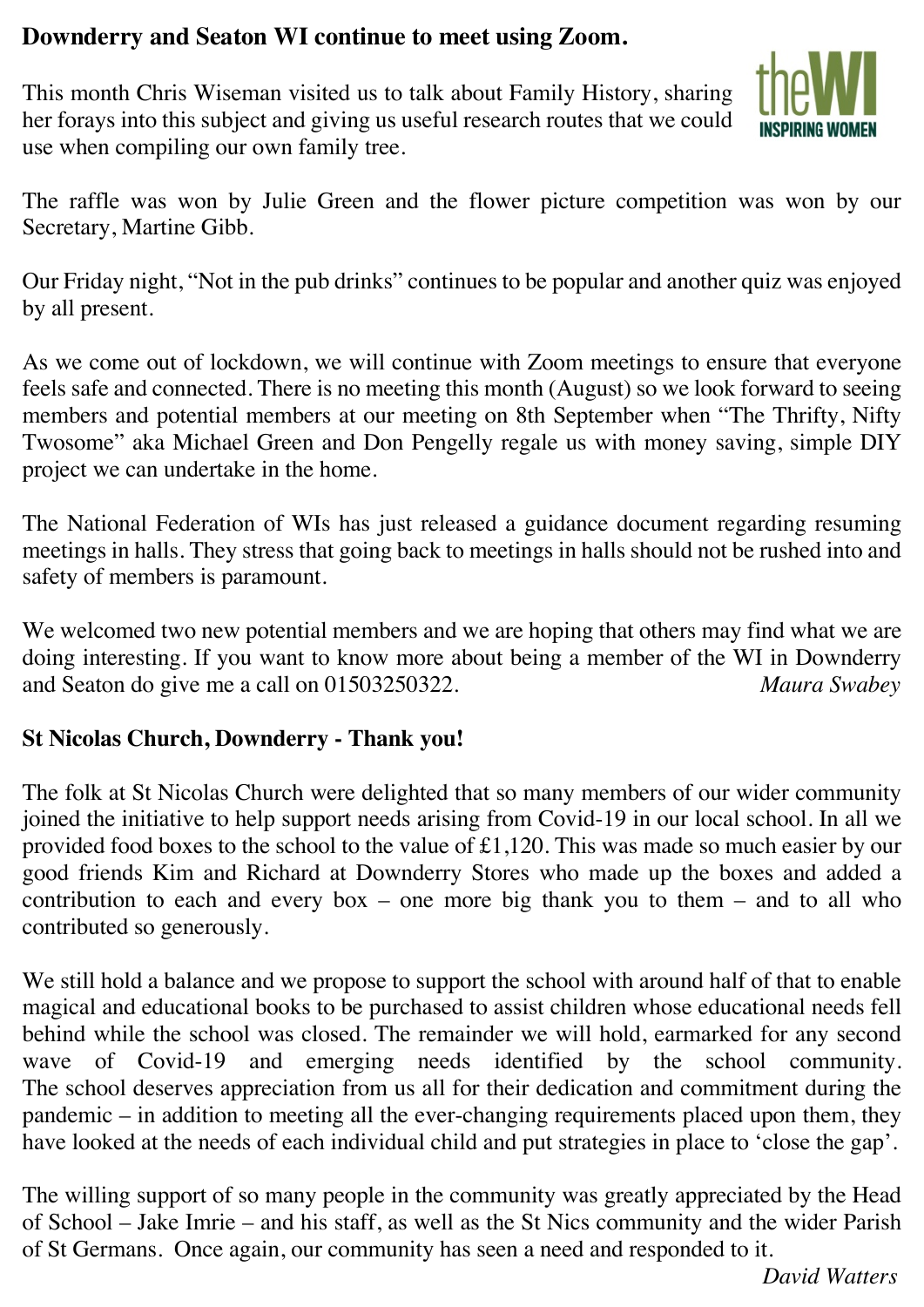# **Public Transport for a Cleaner Healthier Environment**

The latest government advice on travelling safely during the corona virus outbreak emphasizes that social distancing should be maintained, and that face covering must be used on public transport. People should travel off-peak where possible. Always check on bus and train times before travelling.

You will have noticed that over the last few months, especially in April and May, there was less traffic on roads - which was a lot better for the environment. However now that the lockdown has eased, we need to ensure that people don't go back to using their own cars to travel in the way we've been used to up to now. When we decide how to travel we need to recognise that in south-east Cornwall buses and trains are not, so far, busy enough to threaten social distancing. ALSO buses and trains locally have been very reliable, running to time, and with greatly improved timetables.

How about a text for the day? - We "are not the owners of the globe….. are only its possessors, and must hand it down to succeeding generations in an improved condition." Remember that in the UK we have committed ourselves to the Paris Agreement on climate change, and we have passed a Climate Change Act aiming at major reductions in emissions. In the British economy, transport is the sector with the worst record as a source of greenhouse gas emissions, and is the only main sector not to have reduced emissions over the last 30 years. Transport makes up over a quarter of UK emissions. 55% of these transport emissions are from cars - while only 5% of the total is from public transport. To meet government targets on emissions, we need to reduce car mileage dramatically; this is best done by our using public transport much more (or by walking and cycling). We have campaigned for our trains and buses - let's use them. Travelling by public transport rather than in cars would mean: clear climate change improvements globally, better quality of air locally, safer roads, quieter neighbourhoods and a healthier population. It would also mean a fairer transport system, as about a quarter of households do not have access to cars.

Bus timetables are posted at bus stops, and Transport for Cornwall Bus Service guides are available in your local Downderry and St Germans shops (or you could phone 0808 196 2632 - or go online). For trains you could phone GWR at 03457 000125, or go online - but you'll also find the current timetables available at St Germans station.

You might also consider the National Express buses which began again at the start of July - to Victoria via Heathrow Airport. At the time of writing they call at Tideford bus shelter at 0907, 1415 and 2323. Return from Victoria Coach Station at 0830, 1330 and 2330. But they are changing services from time to time. For local bus or train information phone 01503 230106.

*Alan Cousins, St Germans & Area Public Transport Group*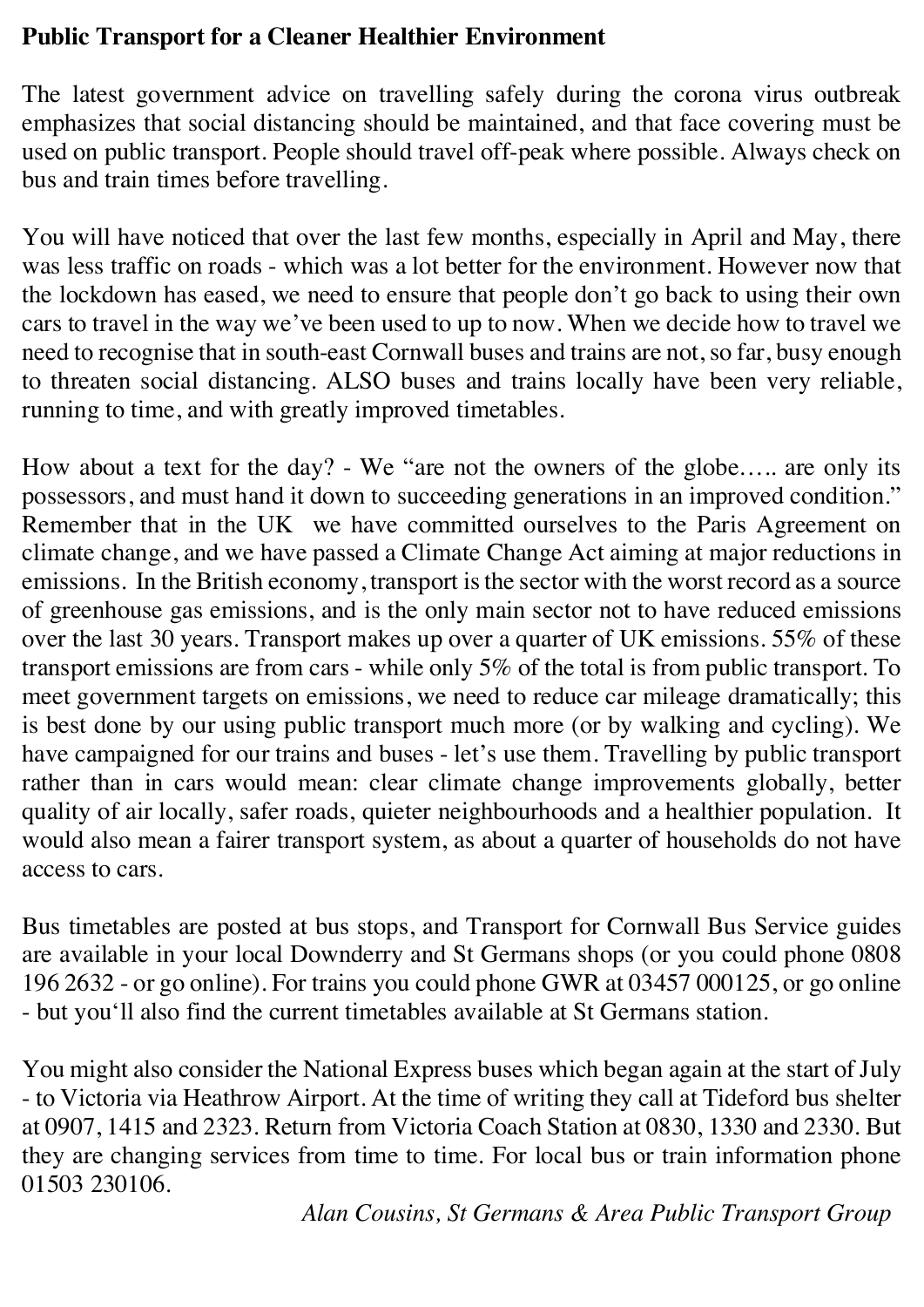### **St Germans Thursday Club**

"Keep in touch!" we all write or say to our friends near and far, and to our neighbours, and we assume our family will regularly be in touch. When was the last time you actually touched someone not in your household or your close circle? We are all cautious, rightly so, and thus each contact means a lot.

How precious and reassuring are phone calls and brief times together here and there around the village, on the way to and from the surgery, in the shop queue, at the Quay, while on a walk. We drop something off and chat at the door or briefly sit together in the garden. I had to shake myself with realizing how much our behaviour to someone at the door has changed in the last few long months. Instead of inviting them in, we chat a bit and then have our morning coffee or afternoon tea on our own. Last year, when I was expecting friends for coffee, I'd dusted off the piano and one of them played a bit for us. I asked her to come again and play anytime. What a joy it would be for us all to sit together and enjoy tea and chat or music. But now, being at social distances and with masks on, we'd probably not be able to hold much of a clear conversation, would we? We are all doing well by being cautious and sensible, but it can be lonesome for those on their own.

How will our Thursday Club have changed when we get back together again? I hope we can have our regular Eliot Hall meetings on Thursdays, but I always think of us as the Friendship Club, so we may organise other outings and activities on other days. Does anyone remember our brief flurry of exercises to music; we'll certainly all remember truffles, cheese, the sharing of old photos and golden memories.

These past months, have been particularly difficult for several members, with health problems for themselves or family members. Hospital visits, operations and tests have been postponed or cancelled; and others are in hospital or in homes at present. Our thoughts are with them, as we share news and enquire how people are day to day. That's the lovely talent and joy of our membership - to be interested in each other. How are you recuperating? How's your garden? How is your grandson? How was your birthday? and so on...

The news of all our members is very up-to-date...what they would in the past call "bush telegraph" - gossip of the best and kindest sort. I'm unable to mention particular individuals; by the time this is printed (within a week or two), the news will have changed.

The Committee, our chair Jean Mills, and this reporter send best wishes to all for a good summer, and strength and good heart for the season ahead. Do keep in touch as the days continue - phone our Chairperson, Jean Mills (01503-230324) or leave me a note at Merryweather Cottage (just along from St Germans shop).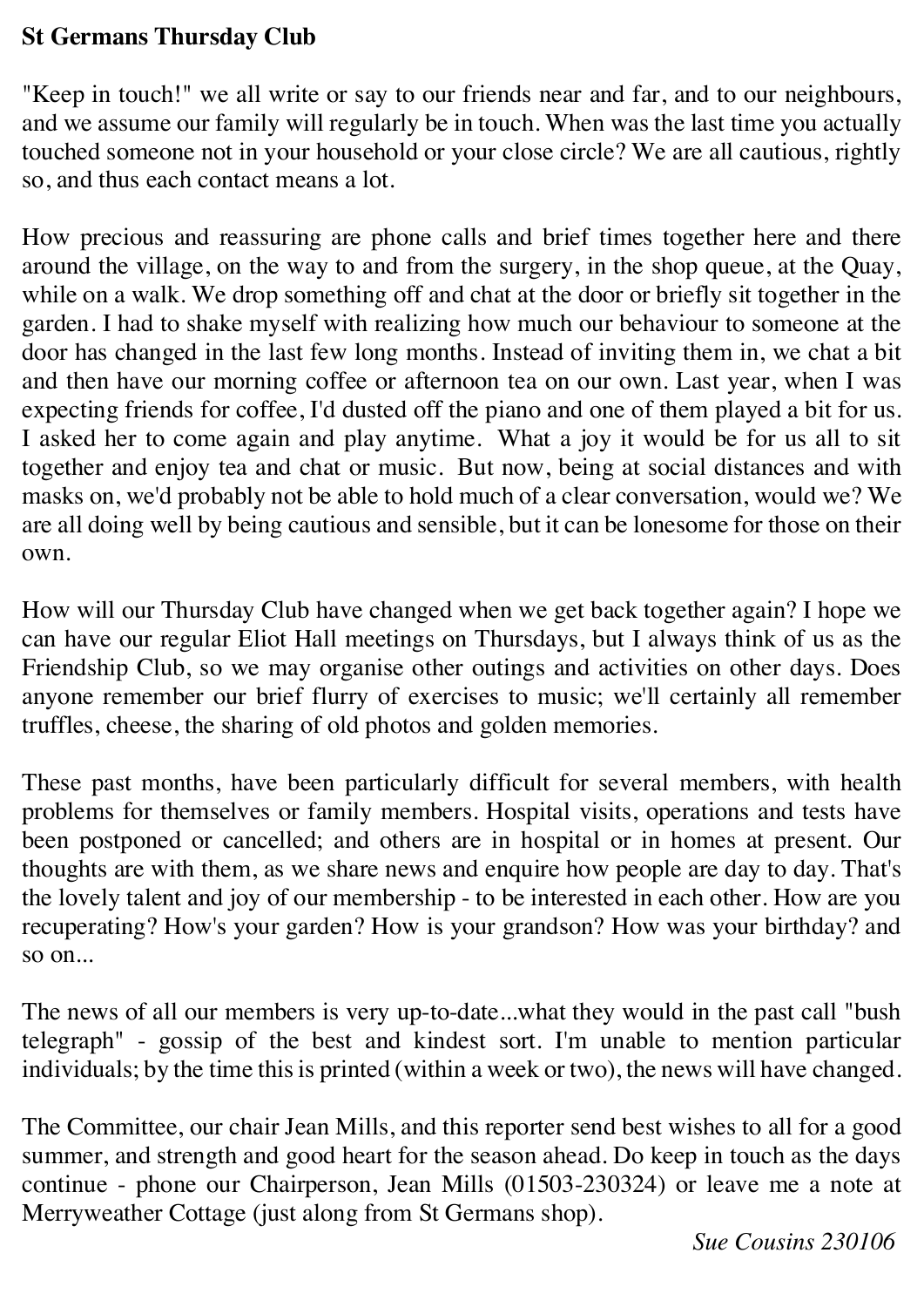## **St Germans Priory Christmas Market**



We are planning to go ahead with our Christmas Market. We know we may have to think on our feet in the pandemic, but want to be positive and hopeful.

The dates are the evening of Friday November 20th and all day Saturday November 21st 2020. If all is well, we hope to bring some cheer to our Christmas preparations and look forward to a time when we can come together again.

#### **Downderry Community Bus 300 Club**

AGAIN! well done everybody-all paid to date. Winners for the month of July:  $1<sup>st</sup>$ , No. 96 Alan Rogers, 2nd. No. 48 Tim Jefferis and 3rd. No. 45 Ronnie Capaldi. Thanks everyone. *Jo Woodley*

#### **News from Downderry & District Community Bus.**

When and how should we re-start operations? That is the question. Your answers will help.



We are wrestling with the challenge of how to operate the community bus in a "Covidsafe" way, and we would really appreciate any responses from our wonderful existing passengers and from prospective passengers concerning the timing of beginning operations again, as well as to how we should operate. By this we mean the type of services, the regular Liskeard/Plymouth/Seaton runs, as well as the excursion trips and hirings by community groups.

In recent days the government has removed its advice against using public transport, but as so often it was a rather mixed message. We want to re-start operations, but only when it is safe to do so, and of course when there is the demand. That is why we need your responses please.

We will of course have to try to observe social distancing, one metre plus as 2 metres would make it virtually impossible to operate in the confines of our 15-seat minibus. This will also mean that passengers and driver will have to wear face masks. Gloves or use of hand sanitiser will be necessary. The seating capacity of the bus will have to be reduced from 15 to seven. After each use of the bus, the driver will have to clean down all common use surfaces such as the grab rails and seat handles and seat belts. We are also mindful of taking care of the safety of our volunteer drivers and duty officers, as well as you, our passengers. Just to say too, the bus is being well maintained in the absence of services and it is being regularly exercised.